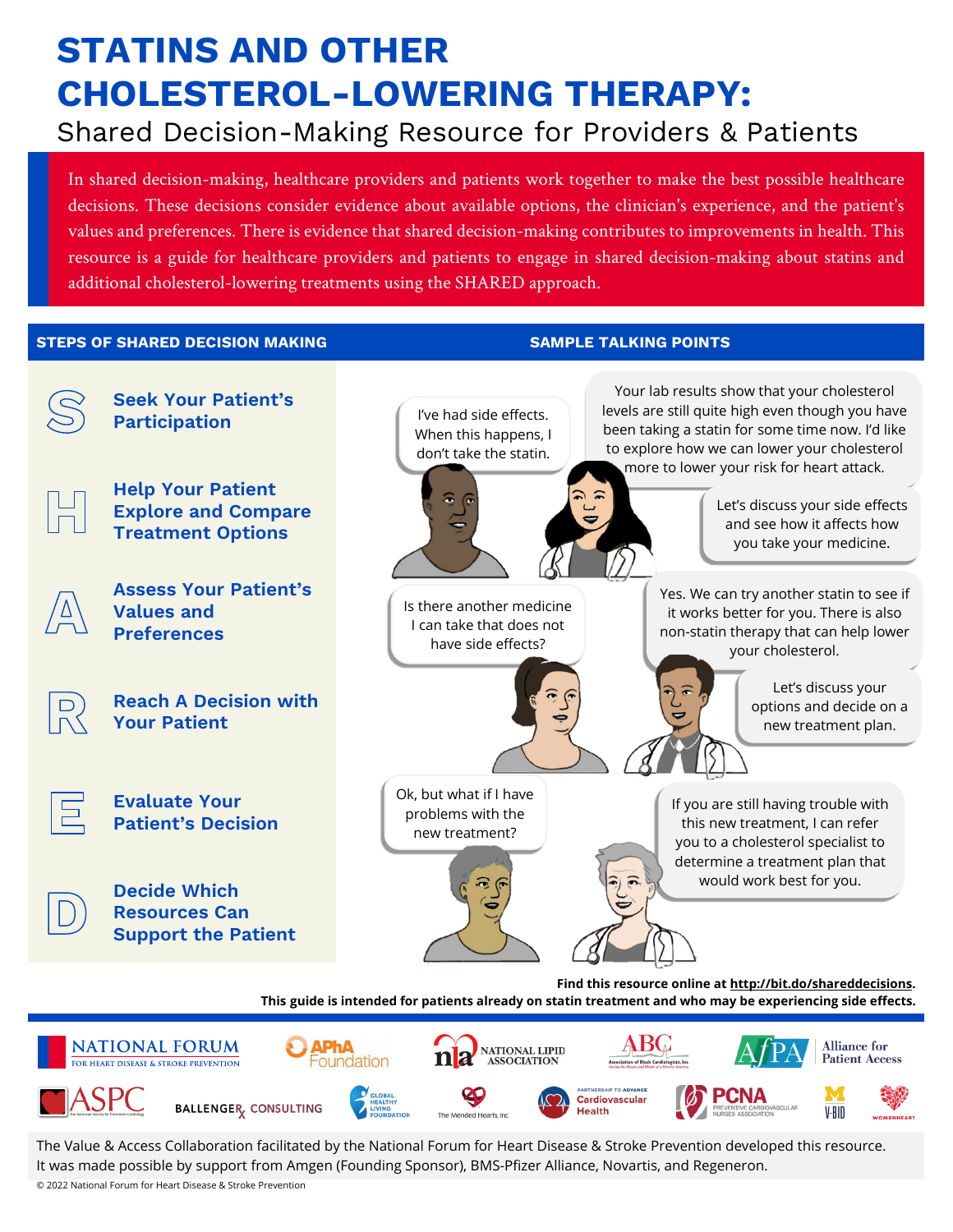### **FOR PROVIDERS Statins and Additional Cholesterol-Lowering Therapy: Shared Decision-Making Guide**

|  |  |  |  | <b>Step 1: Seek Your Patient's Participation</b> |  |  |
|--|--|--|--|--------------------------------------------------|--|--|
|--|--|--|--|--------------------------------------------------|--|--|

- "Your lab results show that your cholesterol is still high. Having too much cholesterol in the blood can lead to heart attack and stroke."
- "I'd like to explore why the statin you are taking is not lowering your cholesterol levels to a healthy level. We can decide together if different or additional treatment may help."

#### **Step 2: Help Your Patient Explore and Compare Treatment Options**

Discussing options with your patient can help you build a trusting relationship.

- "If you have any issues taking your statin, we can try a different medicine or change the dose (amount) you are taking."
- "Other therapies are sometimes considered for patients who are unable to take a statin."

Use the **"Statin and Other [Treatment Planning Worksheet" \(page 3 of this document\)](#page-2-0)** and patient handout, **"Statin and Other [Treatments to Lower Cholesterol" \(page 4\)](#page-3-0)**, to help guide the discussion about treatment options, intolerance and adherence. Additional resources are:

- National Lipid Association: <https://www.learnyourlipids.com/lipid-lowering-medications>
- American College of Cardiology Statin Intolerance Tool:<https://tools.acc.org/StatinIntolerance/#!/>
- Mayo Clinic Statin Choice Decision Aid:<https://statindecisionaid.mayoclinic.org/statin/index>

#### **Step 3: Assess Your Patient's Values and Preferences**

- "What are the benefits of trying a different treatment for you?"
- "Which of the options fits best with the treatment goals we've discussed?"

Assess your patient's medication adherence using the Morisky 8-item medication adherence scale.

#### **Step 4: Reach a Decision With Your Patient**

- "What additional questions do you have for me to help you make your decision?"
- "Now that we have discussed your treatment options, which do you think is right for you?"



#### **Step 5: Evaluate Your Patient's Decision**

Make plans to review the decision in the future: "After starting this new treatment plan, we will check your cholesterol levels to see how well the treatment is working."

#### **Decide Which Local Resources Will Effectively Support the Patient**

Share resources to support patients, including their cardiovascular care team (e.g. pharmacist, registered dietitian). Give contact information for each resource.

If a patient has failed two statins, consider consulting a lipid (cholesterol) specialist. Find a lipid specialist at: [https://www.learnyourlipids.com/find-a-clinician/.](https://www.learnyourlipids.com/find-a-clinician/)

Reference[: The SHARE Approach.](https://www.ahrq.gov/health-literacy/professional-training/shared-decision/tool/resource-2.html) Content last reviewed October 2020. Agency for Healthcare Research and Quality, Rockville, MD.

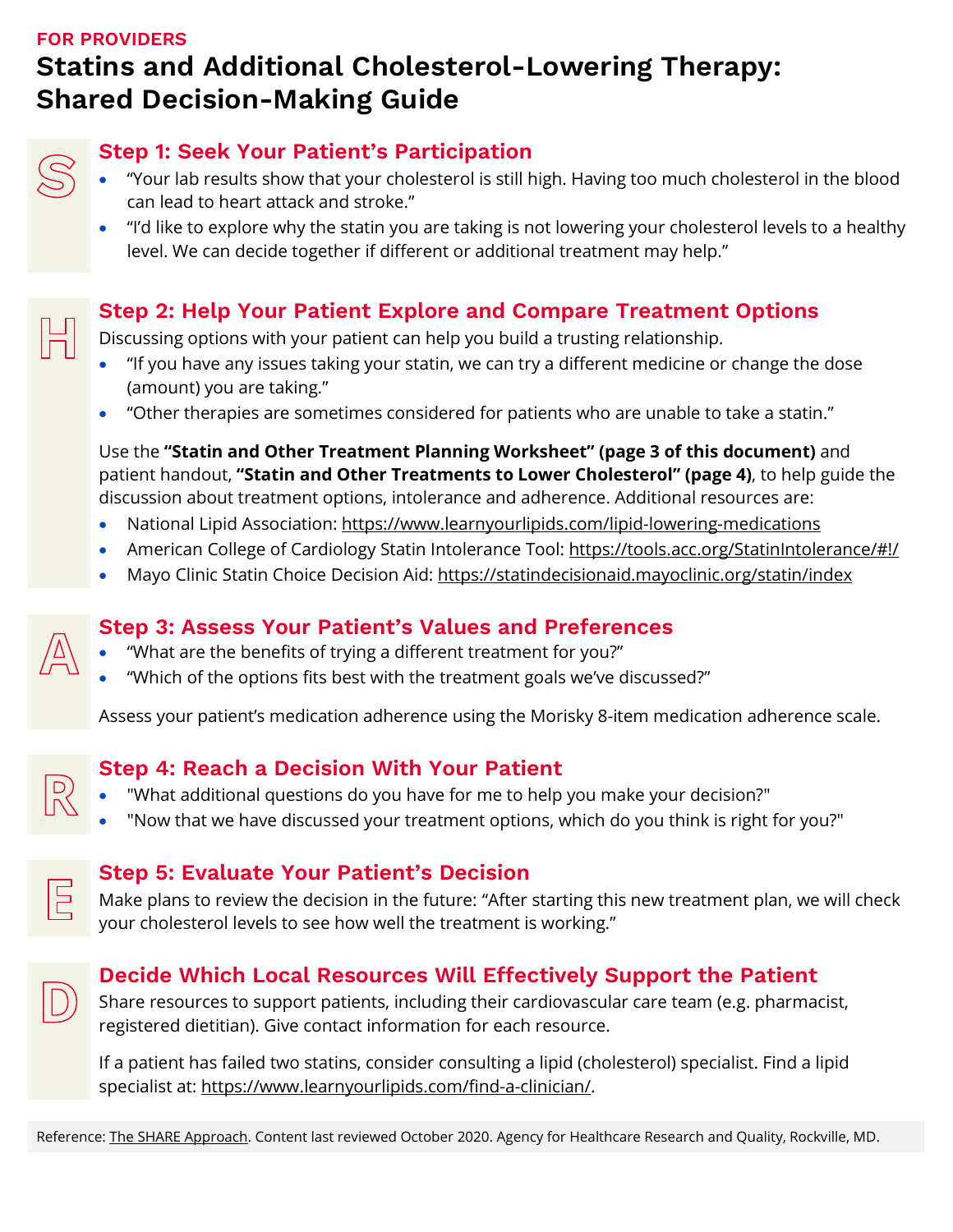#### **FOR PROVIDERS & PATIENTS**

# **Statin and Other Treatment Planning Worksheet**

<span id="page-2-0"></span>

| Visit date:                                                                                                                          |                       |  |                                 | Patient name:                  |  |                              |  |
|--------------------------------------------------------------------------------------------------------------------------------------|-----------------------|--|---------------------------------|--------------------------------|--|------------------------------|--|
| <b>LDL Cholesterol Level</b>                                                                                                         |                       |  |                                 |                                |  |                              |  |
| Current:                                                                                                                             |                       |  |                                 | Goal:                          |  |                              |  |
|                                                                                                                                      |                       |  |                                 |                                |  |                              |  |
| <b>Treatment Plan</b>                                                                                                                |                       |  |                                 |                                |  |                              |  |
| Name:                                                                                                                                |                       |  |                                 | Name:                          |  |                              |  |
| Dose:                                                                                                                                |                       |  |                                 | Dose:                          |  |                              |  |
| How often?                                                                                                                           |                       |  | How often?                      |                                |  |                              |  |
| How to store:                                                                                                                        |                       |  |                                 | How to store:                  |  |                              |  |
| <b>Healthy Lifestyle Goals</b>                                                                                                       |                       |  |                                 |                                |  |                              |  |
|                                                                                                                                      |                       |  |                                 |                                |  |                              |  |
|                                                                                                                                      |                       |  |                                 |                                |  |                              |  |
|                                                                                                                                      |                       |  |                                 |                                |  |                              |  |
|                                                                                                                                      |                       |  |                                 |                                |  |                              |  |
| <b>Treatment Adherence Plan</b>                                                                                                      |                       |  |                                 | <b>Treatment Coverage</b>      |  |                              |  |
| Pillbox<br>$\Box$                                                                                                                    |                       |  | Calendar alerts                 | Health insurance<br>$\Box$     |  |                              |  |
| Make part of<br>$\Box$                                                                                                               | Other:<br>$\Box$      |  | Patient assistance program<br>□ |                                |  |                              |  |
| morning/evening routine                                                                                                              |                       |  | Other:<br>$\Box$                |                                |  |                              |  |
| <b>Side Effects</b>                                                                                                                  |                       |  |                                 |                                |  |                              |  |
| Symptom                                                                                                                              | Where do you feel it? |  | When did it start?              | How tolerable is it?           |  |                              |  |
| Muscle ache*                                                                                                                         |                       |  |                                 | □ Mild/moderate/tolerable      |  | $\square$ Severe/intolerable |  |
| Muscle weakness*                                                                                                                     |                       |  |                                 | □ Mild/moderate/tolerable      |  | $\square$ Severe/intolerable |  |
| Muscle soreness                                                                                                                      |                       |  |                                 | □ Mild/moderate/tolerable      |  | □ Severe/intolerable         |  |
|                                                                                                                                      |                       |  |                                 |                                |  |                              |  |
| Muscle stiffness                                                                                                                     |                       |  |                                 | □ Mild/moderate/tolerable      |  | $\square$ Severe/intolerable |  |
| Muscle cramping                                                                                                                      |                       |  |                                 | □ Mild/moderate/tolerable      |  | □ Severe/intolerable         |  |
| <b>General fatigue</b>                                                                                                               |                       |  |                                 | $\Box$ Mild/moderate/tolerable |  | $\square$ Severe/intolerable |  |
| *If you experience severe muscle pain or weakness, or dark or decreased urination, stop your statin and call your doctor right away. |                       |  |                                 |                                |  |                              |  |
| <b>Upcoming Medical Appointments</b>                                                                                                 |                       |  |                                 |                                |  |                              |  |
| Date:                                                                                                                                |                       |  |                                 | Date:                          |  |                              |  |